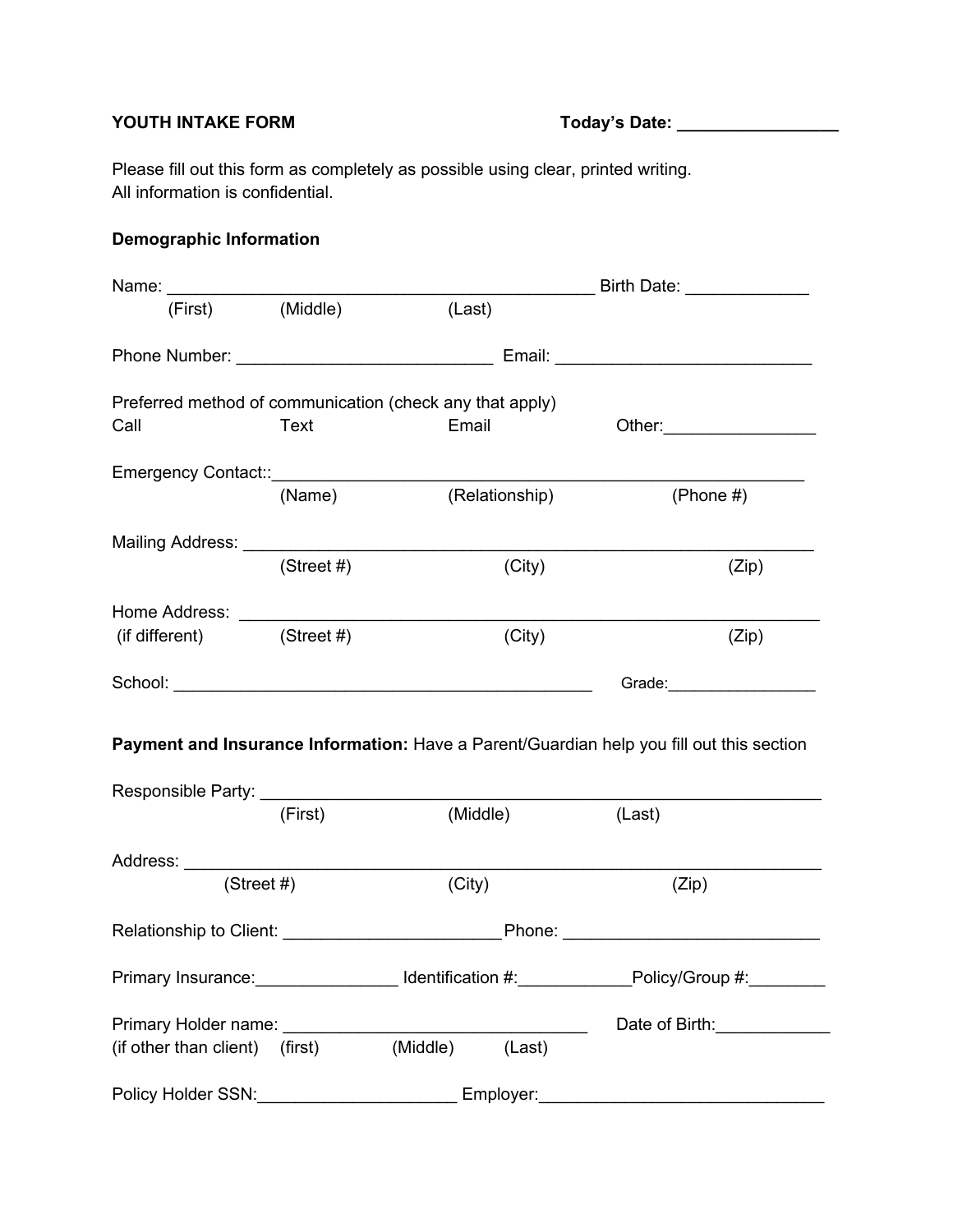#### **Current Concerns**

☐No ☐Yes: Explain\_\_\_\_\_\_\_\_\_\_\_\_\_\_\_\_\_\_\_\_\_\_\_\_\_\_\_\_\_\_\_\_\_\_\_\_\_\_\_\_\_\_\_\_\_\_\_\_\_\_\_\_\_\_\_\_\_\_\_

| Please briefly summarize what brings you to counseling |  |  |  |  |
|--------------------------------------------------------|--|--|--|--|
|--------------------------------------------------------|--|--|--|--|

Please describe what you are hoping for in the treatment process.

Would you like anyone to attend the sessions with you.

Do you or someone in your family have a current mental health diagnosis:

|  |  | Assessed as aggregated in value family augustive taking any modical |  |
|--|--|---------------------------------------------------------------------|--|

Are you or someone in your family currently taking any medications for this or other issue? ☐No

.\_\_\_\_\_\_\_\_\_\_\_\_\_\_\_\_\_\_\_\_\_\_\_\_\_\_\_\_\_\_\_\_\_\_\_\_\_\_\_\_\_\_\_\_\_\_\_\_\_\_\_\_\_\_\_\_\_\_\_\_\_\_\_\_\_\_\_\_\_\_\_\_\_\_\_\_ \_\_\_\_\_\_\_\_\_\_\_\_\_\_\_\_\_\_\_\_\_\_\_\_\_\_\_\_\_\_\_\_\_\_\_\_\_\_\_\_\_\_\_\_\_\_\_\_\_\_\_\_\_\_\_\_\_\_\_\_\_\_\_\_\_\_\_\_\_\_\_\_\_\_\_\_

\_\_\_\_\_\_\_\_\_\_\_\_\_\_\_\_\_\_\_\_\_\_\_\_\_\_\_\_\_\_\_\_\_\_\_\_\_\_\_\_\_\_\_\_\_\_\_\_\_\_\_\_\_\_\_\_\_\_\_\_\_\_\_\_\_\_\_\_\_\_\_\_\_\_\_\_ \_\_\_\_\_\_\_\_\_\_\_\_\_\_\_\_\_\_\_\_\_\_\_\_\_\_\_\_\_\_\_\_\_\_\_\_\_\_\_\_\_\_\_\_\_\_\_\_\_\_\_\_\_\_\_\_\_\_\_\_\_\_\_\_\_\_\_\_\_\_\_\_\_\_\_\_

\_\_\_\_\_\_\_\_\_\_\_\_\_\_\_\_\_\_\_\_\_\_\_\_\_\_\_\_\_\_\_\_\_\_\_\_\_\_\_\_\_\_\_\_\_\_\_\_\_\_\_\_\_\_\_\_\_\_\_\_\_\_\_\_\_\_\_\_\_\_\_\_\_\_\_\_

 $\_$ 

| $\Box$ Yes:Name: | Reason |  |
|------------------|--------|--|
|                  |        |  |

Have you participated in therapy before? ☐No ☐Yes: Explain\_\_\_\_\_\_\_\_\_\_\_\_\_\_\_\_\_\_\_\_\_\_\_\_\_\_\_\_\_\_\_\_\_\_\_\_\_\_\_\_\_\_\_\_\_\_\_\_\_\_\_\_\_\_\_\_\_\_\_

If yes, briefly summarize any helpful aspects of the experience:

|                             | Do you plan to work with another therapist at the same time? |
|-----------------------------|--------------------------------------------------------------|
| $\square$ No $\square$ Yes: |                                                              |
| Explain                     |                                                              |

Are you concerned you or someone you care about has an unhealthy relationship with alcohol? ☐No ☐Yes: Explain\_\_\_\_\_\_\_\_\_\_\_\_\_\_\_\_\_\_\_\_\_\_\_\_\_\_\_\_\_\_\_\_\_\_\_\_\_\_\_\_\_\_\_\_\_\_\_\_\_\_\_\_\_\_\_\_\_\_\_

\_\_\_\_\_\_\_\_\_\_\_\_\_\_\_\_\_\_\_\_\_\_\_\_\_\_\_\_\_\_\_\_\_\_\_\_\_\_\_\_\_\_\_\_\_\_\_\_\_\_\_\_\_\_\_\_\_\_\_\_\_\_\_\_\_\_\_\_\_\_\_\_\_\_\_\_ \_\_\_\_\_\_\_\_\_\_\_\_\_\_\_\_\_\_\_\_\_\_\_\_\_\_\_\_\_\_\_\_\_\_\_\_\_\_\_\_\_\_\_\_\_\_\_\_\_\_\_\_\_\_\_\_\_\_\_\_\_\_\_\_\_\_\_\_\_\_\_\_\_\_\_\_

Are you concerned you or someone you care about has an unhealthy relationship with marijuana? ☐No ☐Yes: Explain\_\_\_\_\_\_\_\_\_\_\_\_\_\_\_\_\_\_\_\_\_\_\_\_\_\_\_\_\_\_\_\_\_\_\_\_\_\_\_\_\_\_\_\_\_\_\_\_\_\_\_\_\_\_\_\_\_\_\_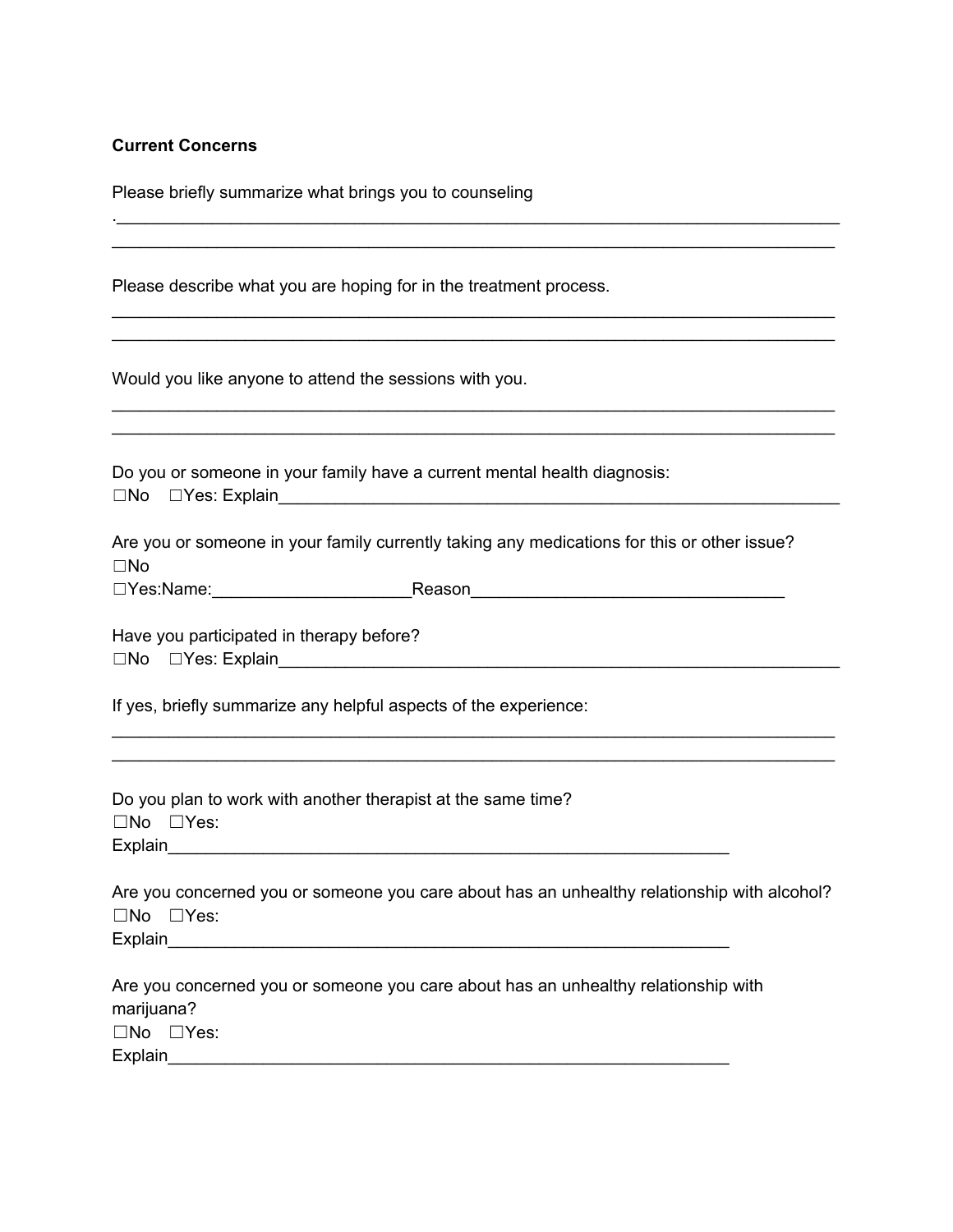Are you concerned you or someone you care about has an unhealthy relationship with prescription drugs? ☐No ☐Yes: Explain\_\_\_\_\_\_\_\_\_\_\_\_\_\_\_\_\_\_\_\_\_\_\_\_\_\_\_\_\_\_\_\_\_\_\_\_\_\_\_\_\_\_\_\_\_\_\_\_\_\_\_\_\_\_\_\_\_\_\_

Are you concerned you or someone you care about has an unhealthy relationship with other illicit drugs? ☐No ☐Yes: Explain\_\_\_\_\_\_\_\_\_\_\_\_\_\_\_\_\_\_\_\_\_\_\_\_\_\_\_\_\_\_\_\_\_\_\_\_\_\_\_\_\_\_\_\_\_\_\_\_\_\_\_\_\_\_\_\_\_\_\_

Are you concerned you or someone you care about is self-harming or having thoughts about wanting to die? ☐No ☐Yes: Explain\_\_\_\_\_\_\_\_\_\_\_\_\_\_\_\_\_\_\_\_\_\_\_\_\_\_\_\_\_\_\_\_\_\_\_\_\_\_\_\_\_\_\_\_\_\_\_\_\_\_\_\_\_\_\_\_\_\_\_

### **Other Health Information**

|                                                                    | _Phone #: _____________________ |
|--------------------------------------------------------------------|---------------------------------|
|                                                                    |                                 |
|                                                                    |                                 |
| Do you have any current health concerns:<br>$\square$ No           |                                 |
| $\Box$ Yes:                                                        |                                 |
|                                                                    |                                 |
| Are you currently taking any medications for your health concerns? |                                 |
| Do you have any significant past health concerns:                  |                                 |
| Do you have any allergies?                                         |                                 |
| If applicable, are your menstrual cycles regular?                  |                                 |

#### **Family Information**